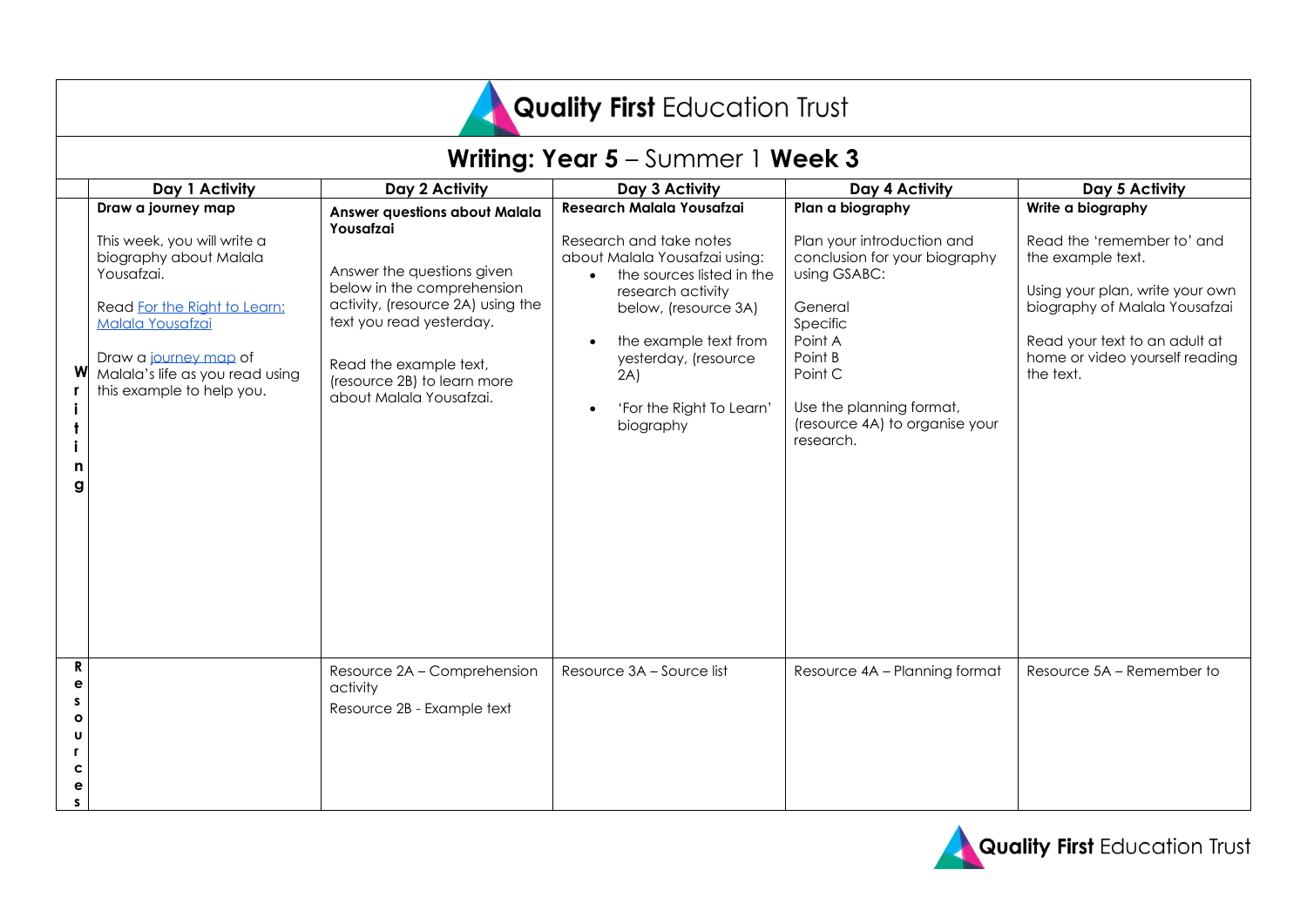

### **Reading: Year 5 –** Summer 1 **Week 3**

|                                   |             |                            | Day 1 Activity                                               | Day 2 Activity                                                                | Day 3 Activity                                               | Day 4 Activity                                                  | Day 5 Activity                                                     |
|-----------------------------------|-------------|----------------------------|--------------------------------------------------------------|-------------------------------------------------------------------------------|--------------------------------------------------------------|-----------------------------------------------------------------|--------------------------------------------------------------------|
|                                   |             | Whole<br>class             | Chapter 6 - The Captain's<br>Papers                          | Chapter 7 - I Go To Bristol                                                   | Chapter 8 - At The Sign Of<br><b>The Spy Glass</b>           | Chapter 9 - Powder and<br><b>Arms</b>                           | Chapter 10 - The Voyage                                            |
| R<br>е<br>$\alpha$<br>d<br>n<br>g |             | $\ast$                     | Water: Up, Down and<br><b>All Around</b><br>Pages 1-6        | Water: Up, Down and<br><b>All Around</b><br>Pages 6-10                        | Water: Up, Down and<br><b>All Around</b><br>Pages 10-14      | Water: Up, Down and<br><b>All Around</b><br>Pages 14-18         | Water: Up, Down and<br><b>All Around</b><br>Pages 18-24            |
|                                   | е<br>D<br>е | $\ast$<br>$\ast$           | The Teacher Who<br>Forgot Too Much<br>Chapters 1 & 2         | The Teacher Who<br>Forgot Too Much<br>Chapters 3 & 4                          | The Teacher Who<br>Forgot Too Much<br>Chapters 4 & 5         | The Teacher Who<br>Forgot Too Much<br>Chapters 5 & 6            | The Teacher Who<br>Forgot Too Much<br>Chapters 6 & 7               |
|                                   | е           | $\ast$<br>$\ast$<br>$\ast$ | The Ride That Was<br><b>Really Haunted</b><br>Chapters 1 & 2 | <b>The Ride That Was</b><br><b>Really Haunted</b><br>Chapters 3 & 4           | The Ride That Was<br><b>Really Haunted</b><br>Chapters 5 & 6 | The Ride That Was<br><b>Really Haunted</b><br>Chapters 7, 8 & 9 | The Ride That Was<br><b>Really Haunted</b><br>Chapters 10, 11 & 12 |
| <b>Spelling</b>                   |             |                            | amateur<br>ancient<br>apparent<br>appreciate<br>attached     |                                                                               |                                                              |                                                                 |                                                                    |
|                                   |             |                            |                                                              | Challenge - choose some more words from the spelling list and practise those. |                                                              |                                                                 |                                                                    |

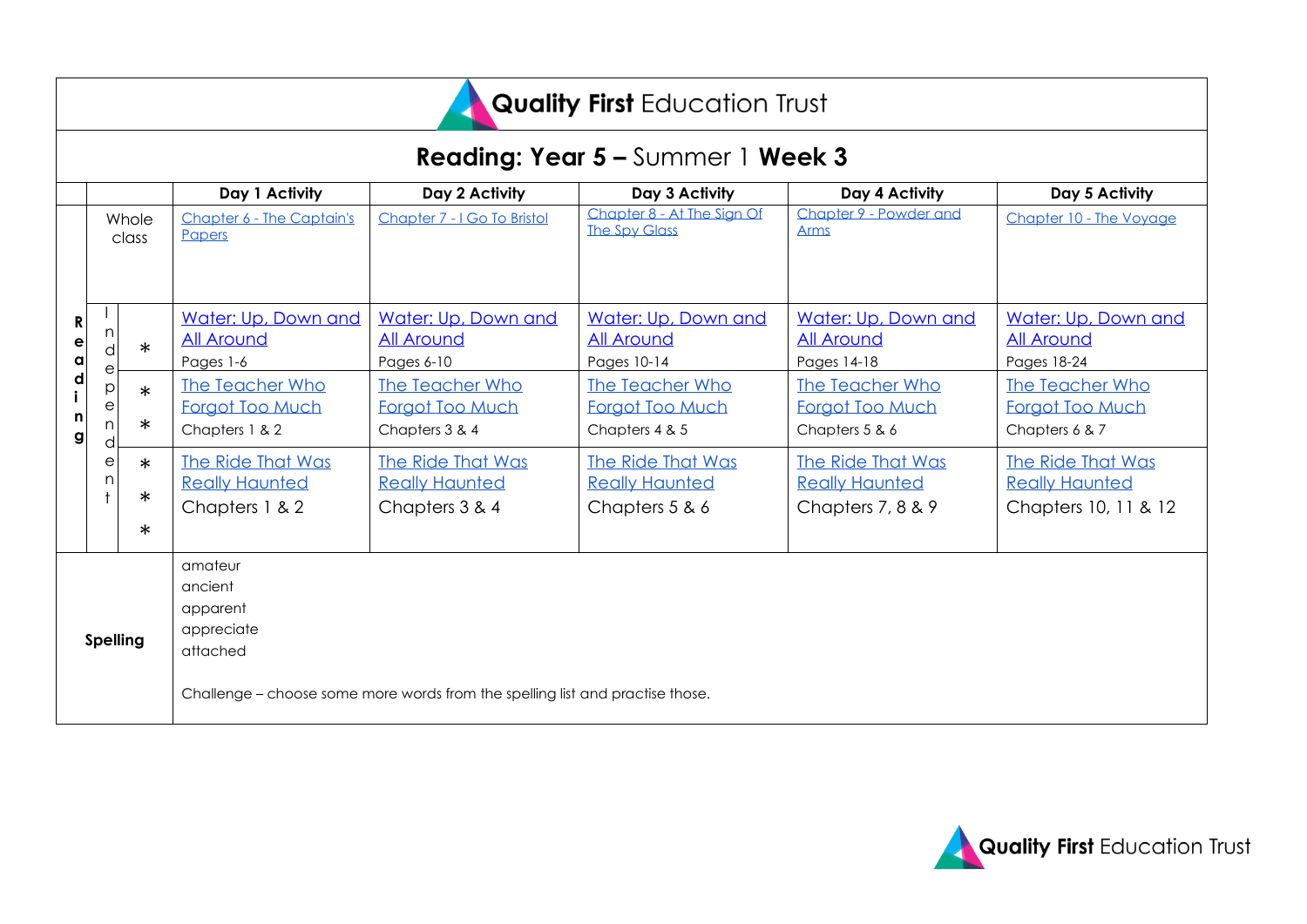### **Resource 2A: Comprehension Activity**

- 1. When did Malala win the Nobel Peace Prize?
- 2. What languages does Malala speak?
- 3. What were the Taliban's views on education for girls? How do you know?
- 4. What rules did the Taliban enforce?
- 5. What was announced in December 2008?
- 6. What was Malala's 12th Birthday wish?
- 7. How did the Taliban try to silence Malala?

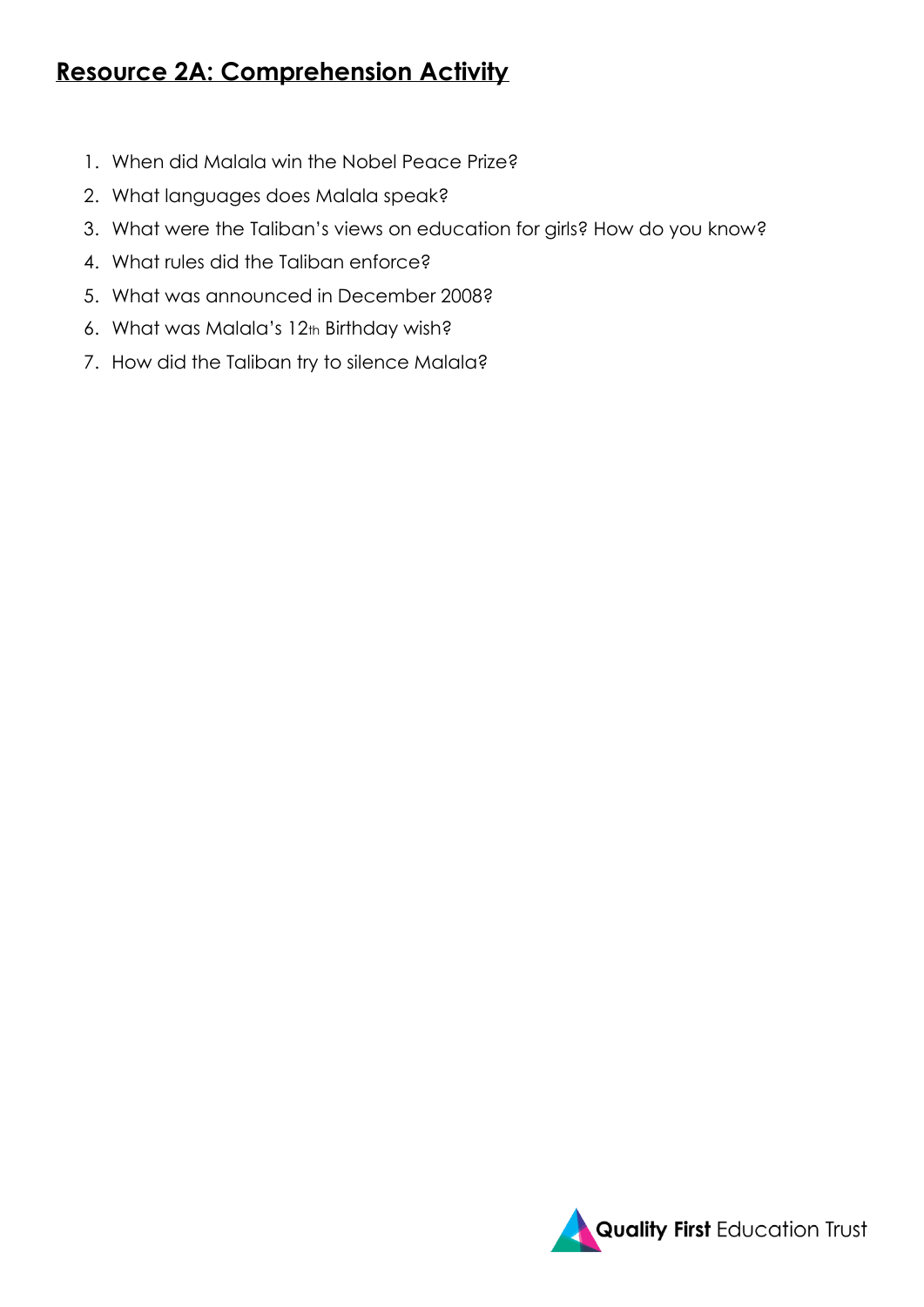### **Resource 2B: Example text**

#### **Malala Yousafzai**

For children in this country, school is a part of everyday life. Malala Yousafzai, who is the youngest person to ever receive a Nobel Peace Prize, almost lost her life fighting for the right to an education. Her incredible story has inspired millions around the world and she continues to speak up for the right of all children to be educated.

At dawn on the 12th July 1997, Malala Yousafzai was born in a two-room shack in a remote village in Pakistan. Mingora, which is in Northern Pakistan, is in a mountainous region called the Swat Valley. As Malala's father, Ziauddin Yousafzai, could not afford for her to be born in a hospital, a neighbour helped his wife, Tor Pekai, have her baby. When she was born, no-one could have predicted the childhood that lay ahead of her.

A few years later, when Malala started school, she worked hard to be top of the class. Her father, who was a teacher, encouraged her to aim high. However, a political group called the Taliban were gaining power in the region and they said it was wrong for girls to go to school. As she grew older, Malala began to worry about them and what was happening in her part of the world.

Soon, things had got much worse. By 2007, when Malala was 10-years-old, the Taliban was patrolling the streets with guns and punishing people who broke their strict laws. They told people not to listen to music, dance or watch television. Although the Taliban told girls not to go to school, Malala still went every day. She wore ordinary clothes instead of her school uniform and hid her books in a shawl. She was afraid she would be attacked if the Taliban saw her.

Despite this, Malala stood up for her beliefs. In January 2009, this determined girl had started a blog and was filmed for a television documentary. By writing her blog, she hoped to let the world know what the Taliban were doing in Swat. Over the previous two years, they had burned or bombed over 400 girls' schools in the region. Usually, they waited until everyone had gone home. However, a bomb at a local high school killed or injured 10 members of her best friend's family.

Despite the dangers, Malala continued to campaign against the Taliban. She was becoming more well-known internationally. In 2011, she was nominated for the Children's Peace Prize and in 2012, a girls' school in Karachi, Pakistan, was named after her. Unfortunately, her bravery and determination put her in even greater danger.

On October 9th, 2012, something terrible happened. As Malala was travelling home from school, she was shot through the left side of her head by a member of the Taliban. She was unconscious for over a week and there were doubts

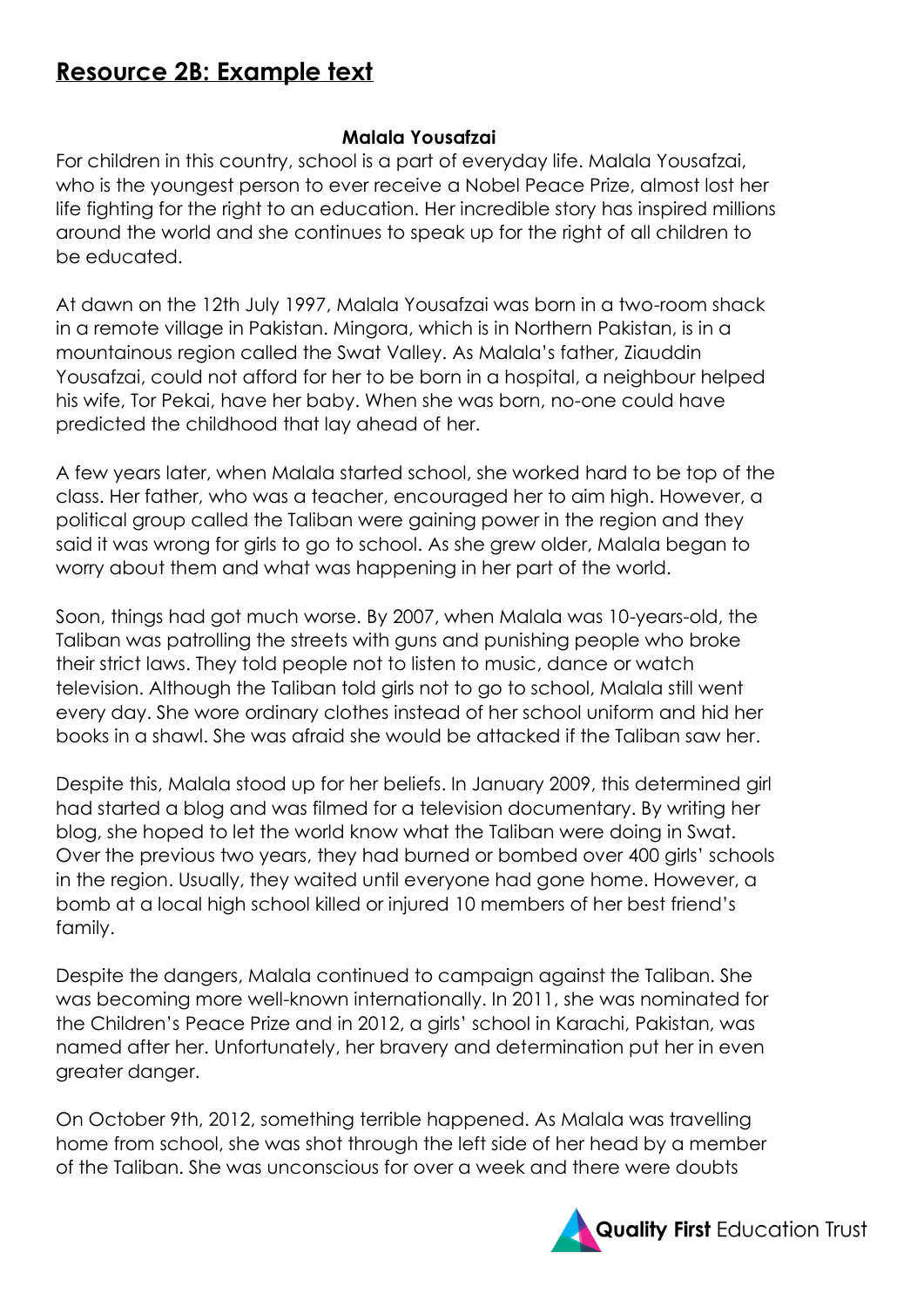over whether she could survive. Fortunately, after spending nearly three months in a hospital Birmingham (which is a city in the UK) Malala made a full recovery.

Despite her recovery, it was too dangerous for her to go back to Mingora. In 2013, she and her family moved to Birmingham in England. In the following year, she was awarded the Nobel Peace Prize for her struggle for the right of all children to be educated. In 2017, this spirited campaigner for equality gained a place at Oxford University – one of the best universities in the world – to study politics, philosophy and economics.

Now, Malala travels across the world to speak out for the rights of girls and for all children whose lives are destroyed by conflict. She believes that most of the world's problems could be solved by education, rather than weapons. In a speech to the United Nations, she said the following: "Let us pick up our books and our pens. They are our most powerful weapons."

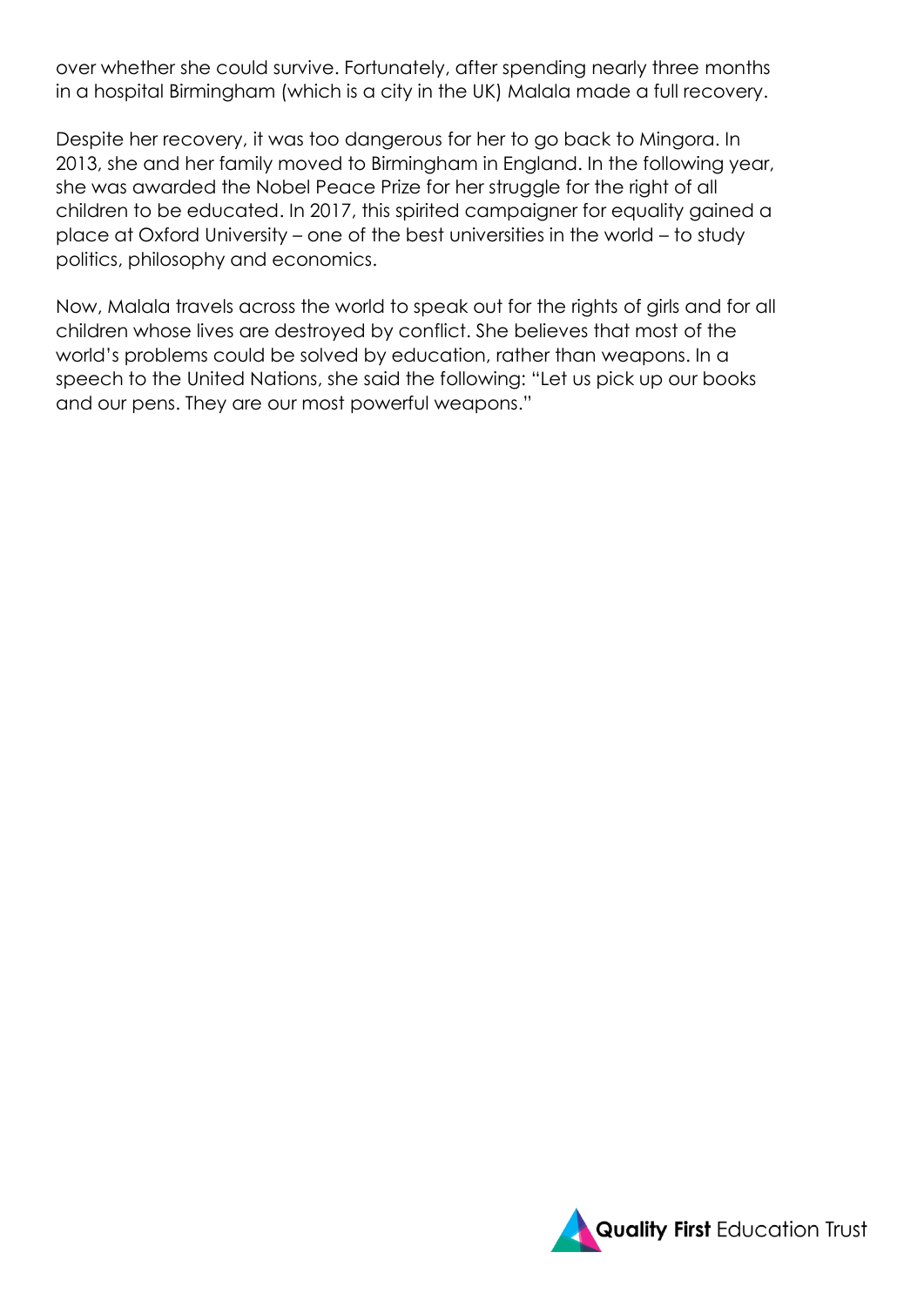### **Resource 3A: Source list**

[For the Right to Learn: Malala Yousafzai](https://drive.google.com/open?id=190F7MOcHpkHyy4UYtJaUzgdOCO0IoOup)

[Fact Page](https://drive.google.com/file/d/1CQyOy5SCe0Kn0qIt2FOgTo2aDnQOEkVS/view) 

[Biography Summary](https://www.ducksters.com/biography/women_leaders/malalayousafzai.php)

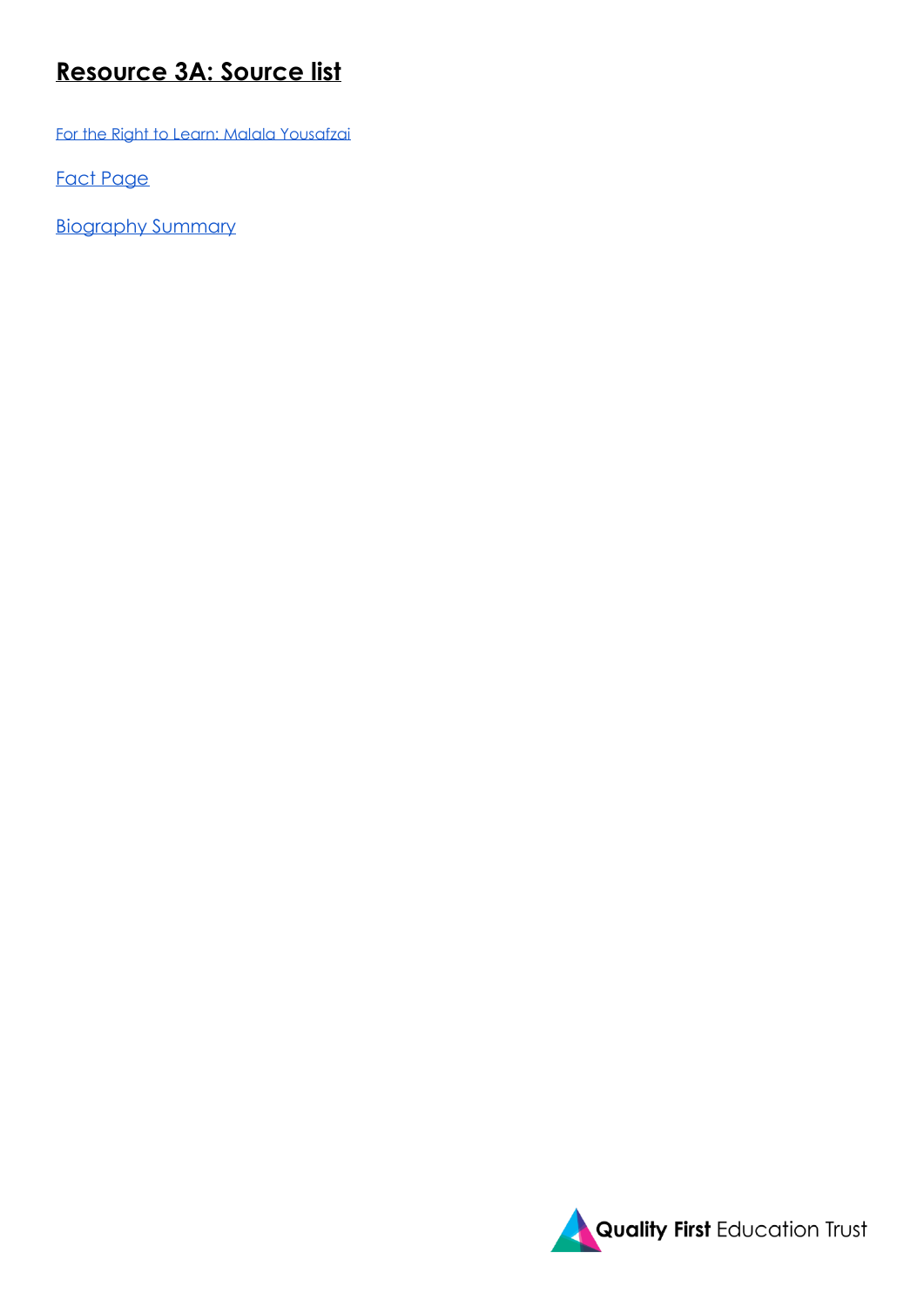## **Resource 4A: Planning format**

| Detail<br>Grid |  |  |
|----------------|--|--|
|                |  |  |
|                |  |  |
|                |  |  |

| Introducti General<br>on |                    |
|--------------------------|--------------------|
|                          | Specific           |
|                          | Point A<br>Point B |
|                          | Point C            |

| Paragraph      |  |
|----------------|--|
|                |  |
|                |  |
| Paragraph<br>2 |  |
|                |  |

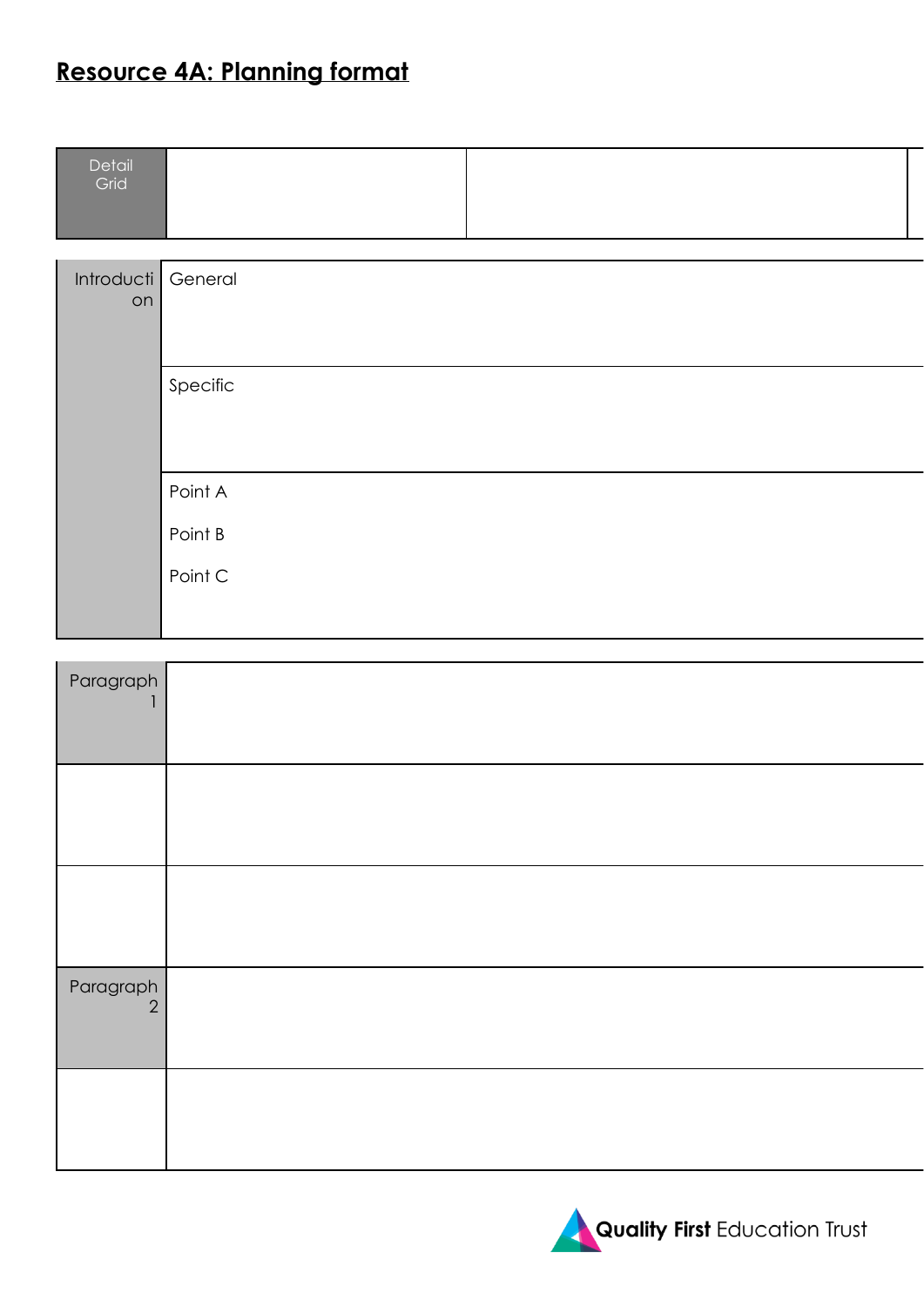| Point A  |
|----------|
| Point B  |
| Point C  |
| Specific |
|          |
|          |
| General  |
|          |
|          |
|          |